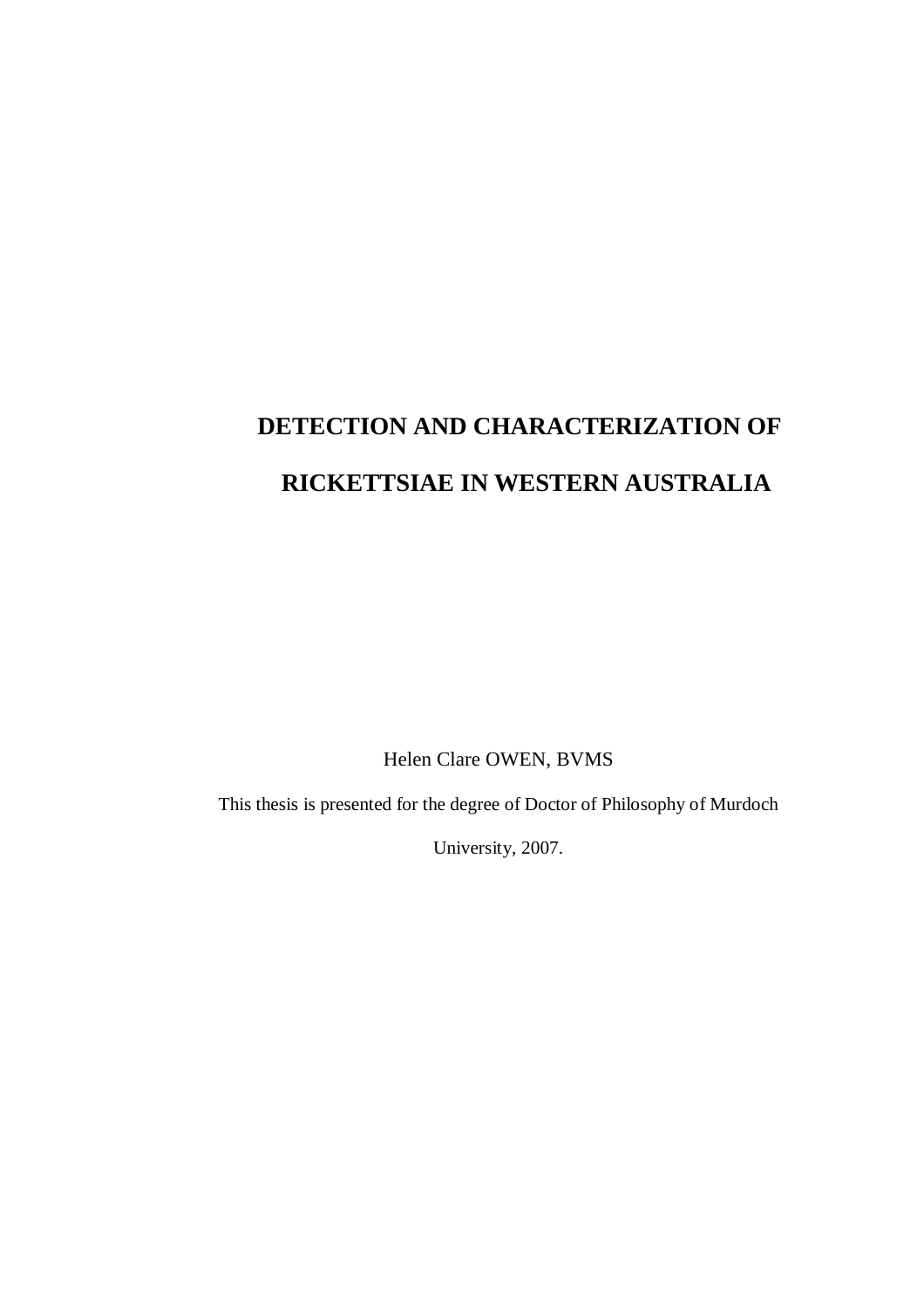I declare that this thesis is my own account of my research and contains as its main content work which has not previously been submitted for a degree at any tertiary education institution

…………………………………………

Helen Clare OWEN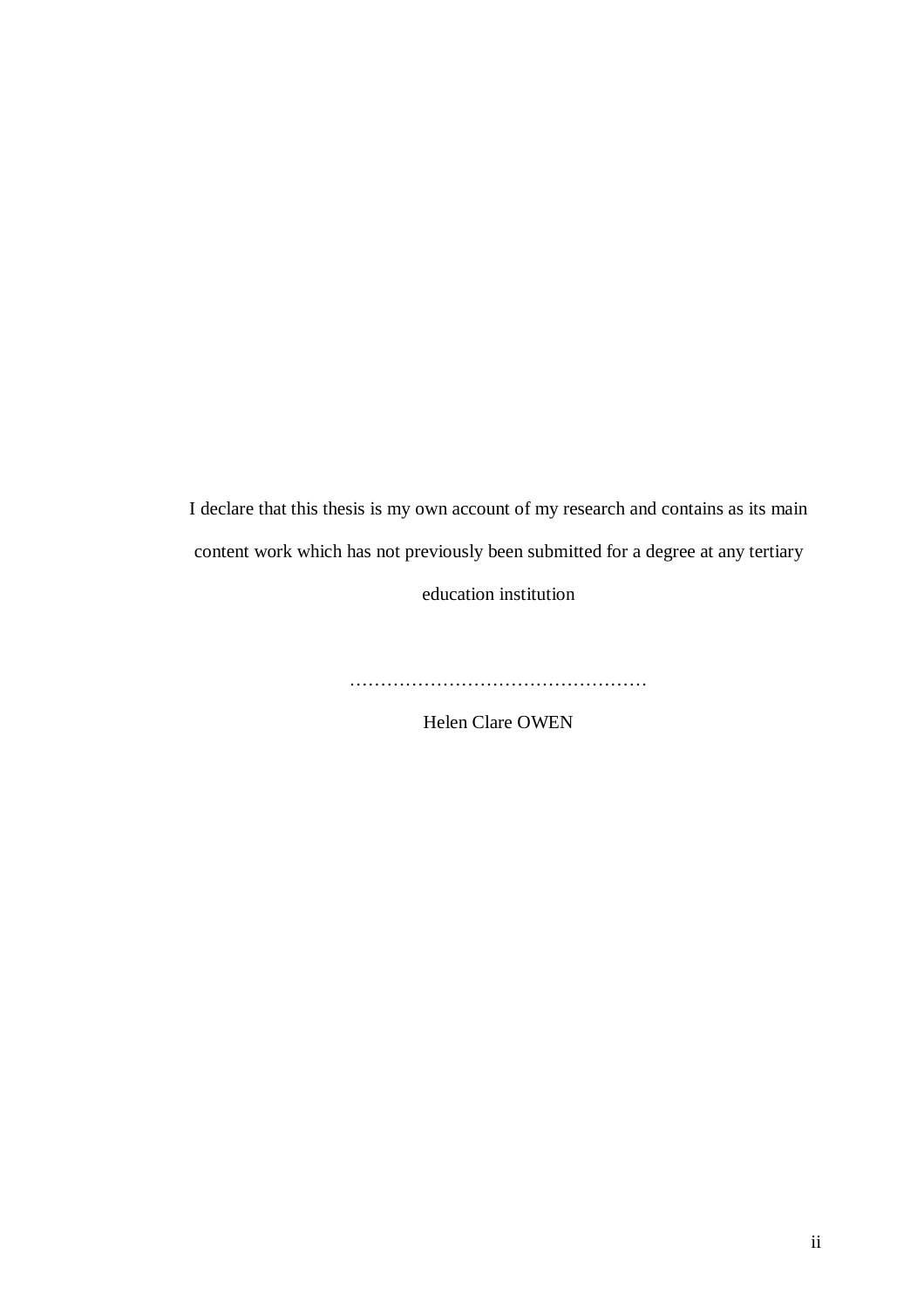#### **ABSTRACT**

The aim of this study was to address the shortfall in current, in-depth knowledge of Western Australian rickettsiae. Historically, murine typhus had been extensively reported and, more recently, serological studies and a small number of diagnosed cases indicated that spotted fever group rickettsiae were also present in the State, however no attempts had been made to isolate or characterize these rickettsiae.

To facilitate investigation, ectoparasites (principally ticks) were opportunistically collected from across the State, with an emphasis on native and feral animals and people. All ectoparasites were screened for rickettsial infection using a polymerase chain reaction incorporating *Rickettsia*-specific citrate synthase gene (*gltA)* primers. Preliminary sequencing was performed on representative PCR-positive samples from each geographical location, vertebrate host and ectoparasite in order to identify and characterize the infecting rickettsia. Isolation in cell culture and further genotypic characterization was then performed. Finally, a serosurvey and questionnaire were implemented in one of the study areas to determine whether people were being infected with a *Rickettsia* spp. and whether infection was associated with clinical signs.

Ectoparasite collection produced three genera of ticks (*Ixodes*, *Amblyomma* and *Haemaphysalis*) from native animals, feral pigs and people, primarily from the southwest of Western Australia and Barrow Island in the Pilbara region. Ticks from a number of sources were shown to be infected with rickettsiae by the PCR, including feral pigs, people, bobtail lizards, kangaroos, bandicoots, burrowing bettongs,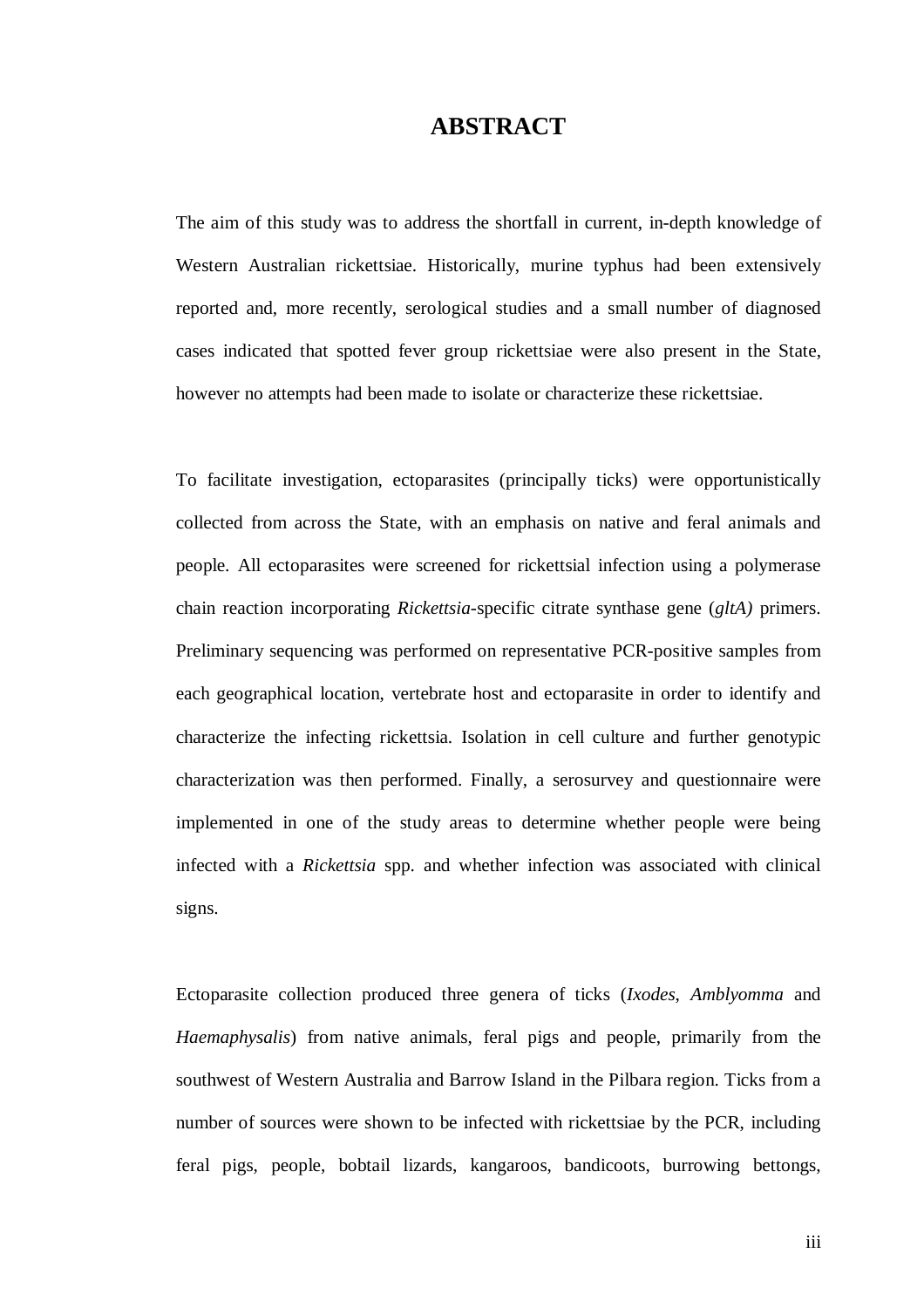common brushtail possums and yellow-footed antechinus. Genotypic characterization of positive amplicons from ticks revealed the presence of two novel spotted fever group rickettsiae. *Rickettsia gravesii* sp. nov*.*, named in honour of Dr Stephen Graves, was identified extensively throughout the southwest of the State and on Barrow Island in *Ixodes*, *Amblyomma* and *Haemaphysalis* spp. ticks from multiple hosts. *Candidatus*  "Rickettsia antechini" was detected in *Ixodes* spp. only from yellow-footed antechinus in Dwellingup. In addition, a novel *Bartonella* spp. (*Bartonella* sp*.* strain Mu1) was also detected from *Acanthopsylla jordani* fleas collected from yellow-footed antechinus in Dwellingup.

*Rickettsia gravesii* sp. nov*.* is most closely related to the *Rickettsia massiliae* subgroup of the spotted fever group and to *R. rhipicephali* in particular. Sequence similarities between this novel species and the subgroup were 99.7%, 98.4%, 95.8% and 97.4% based on its 16S rRNA, *gltA*, *ompA* and *ompB* genes respectively. *Candidatus* "Rickettsia antechini" also demonstrated a close relationship to the *R. massiliae* subgroup (99.4%, 94.8% and 97.1% sequence similarity based on its *gltA, ompA* and *ompB* genes respectively). The two novel Western Australian species demonstrated 98.4%, 96.3% and 96.7% sequence similarity to each other based on *gltA, ompA* and *ompB* genes respectively indicating separate species. The novel *Bartonella* spp. (*Bartonella* sp*.* strain Mu1) detected in fleas collected from yellowfooted antechinus in Dwellingup demonstrated greatest *gltA* gene sequence similarity to *Bartonella* strain 40 at 86.1%.

Results from the serosurvey and questionnaire-based investigation into the zoonotic importance of *R. gravesii* sp. nov*.* on Barrow Island supported the results of the tick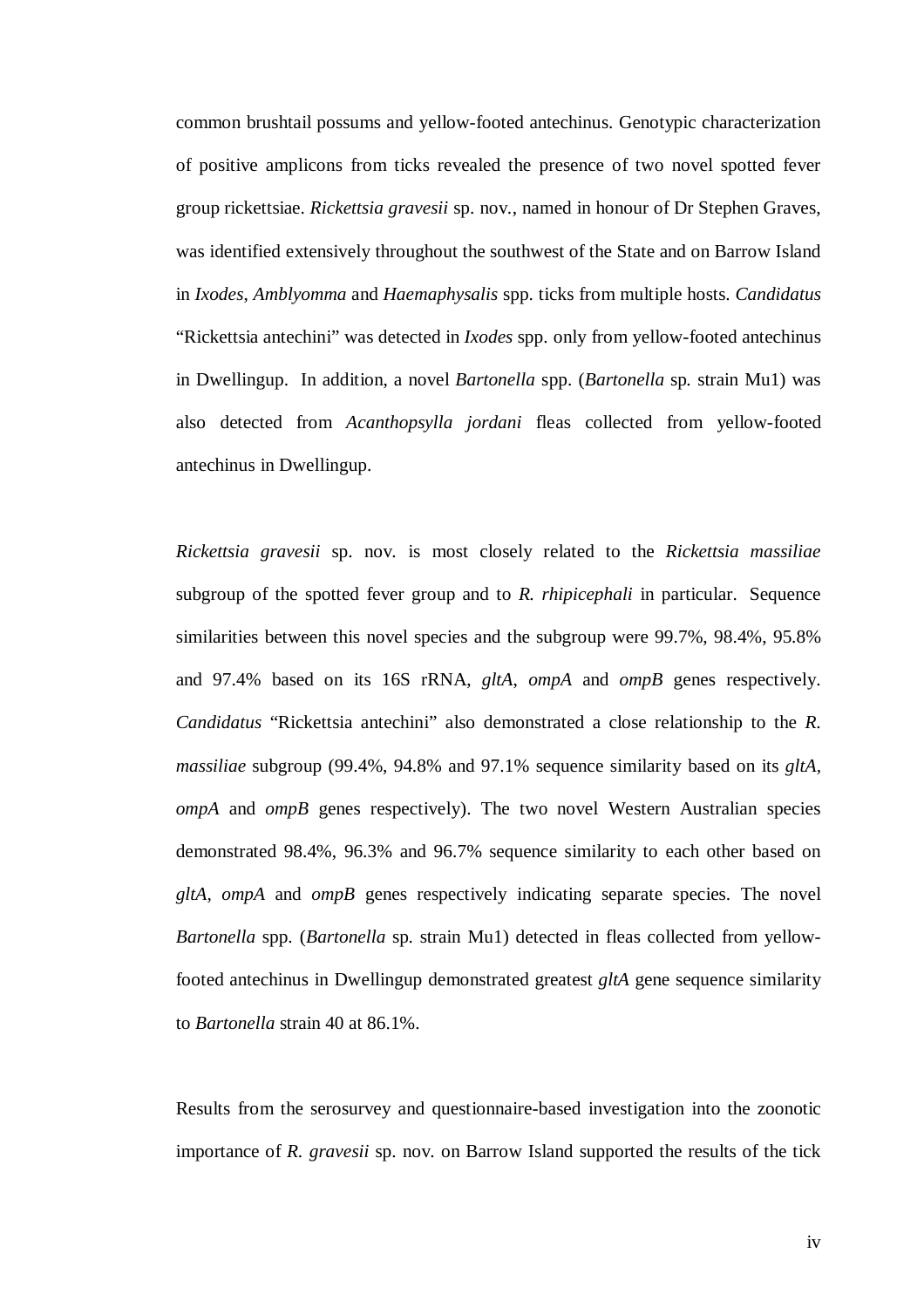study and suggested that a tick-borne rickettsia(e) was infecting people on the island. However, a significant association between seroconversion and a history of symptoms consistent with a rickettsiosis was not found, and it is possible therefore, that *R. gravesii* sp. nov*.* produces only asymptomatic infections.

Future work on rickettsiae in Western Australia will involve phenotypic characterization of the novel species, further investigation of their epidemiology and pathogenicity and an ongoing search for additional undiscovered species.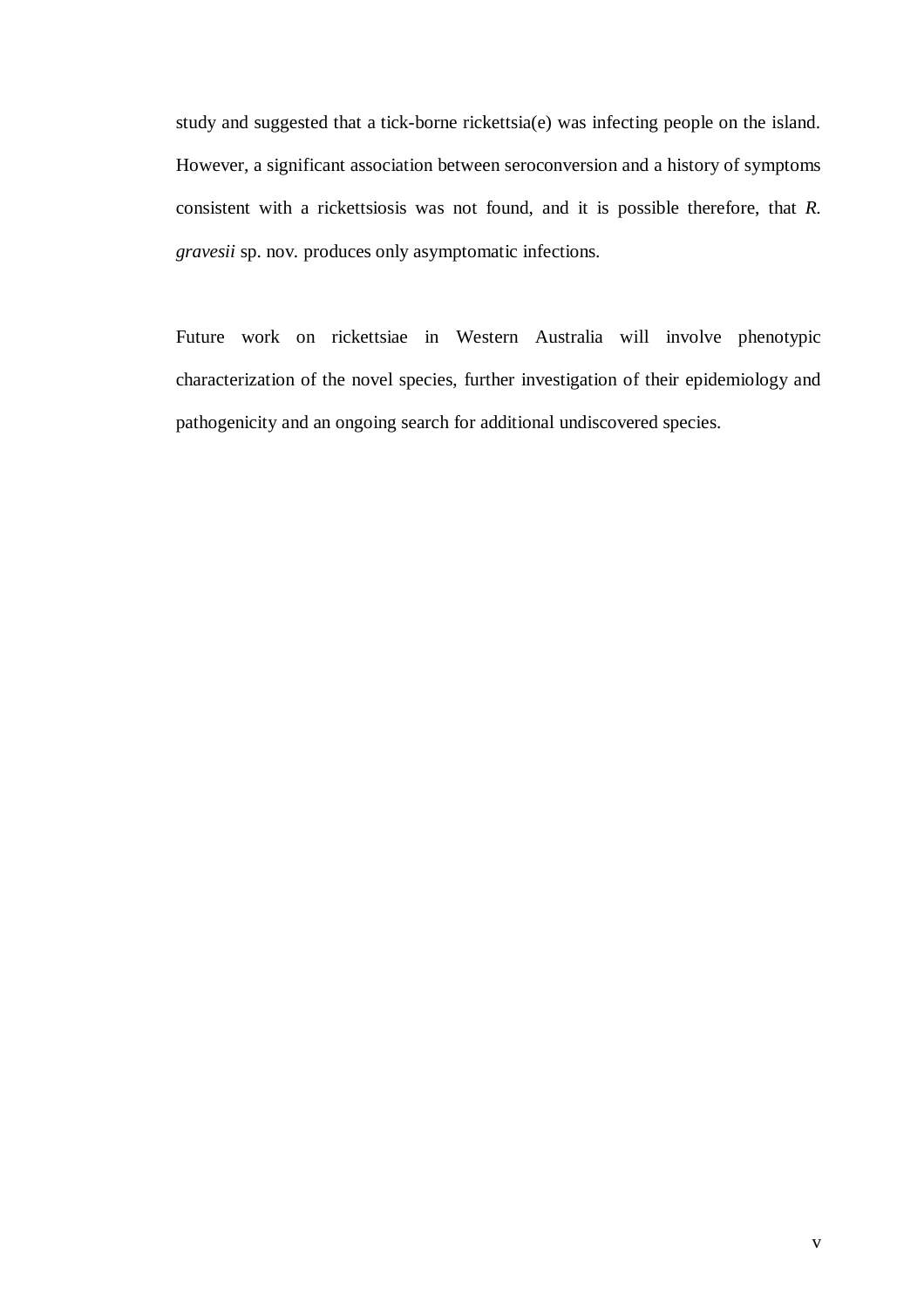## TABLE OF CONTENTS

### **CHAPTER 1. GENERAL INTRODUCTION**

| 1.1   |                                          |
|-------|------------------------------------------|
| 1.1.1 |                                          |
| 1.1.2 |                                          |
| 1.1.3 |                                          |
|       |                                          |
|       |                                          |
|       |                                          |
| 1.2   |                                          |
| 1.2.1 |                                          |
| 1.2.2 |                                          |
| 1.2.3 |                                          |
| 1.3   | CHARACTERIZATION OF NOVEL RICKETTSIAE 15 |
| 1.3.1 |                                          |
| 1.3.2 |                                          |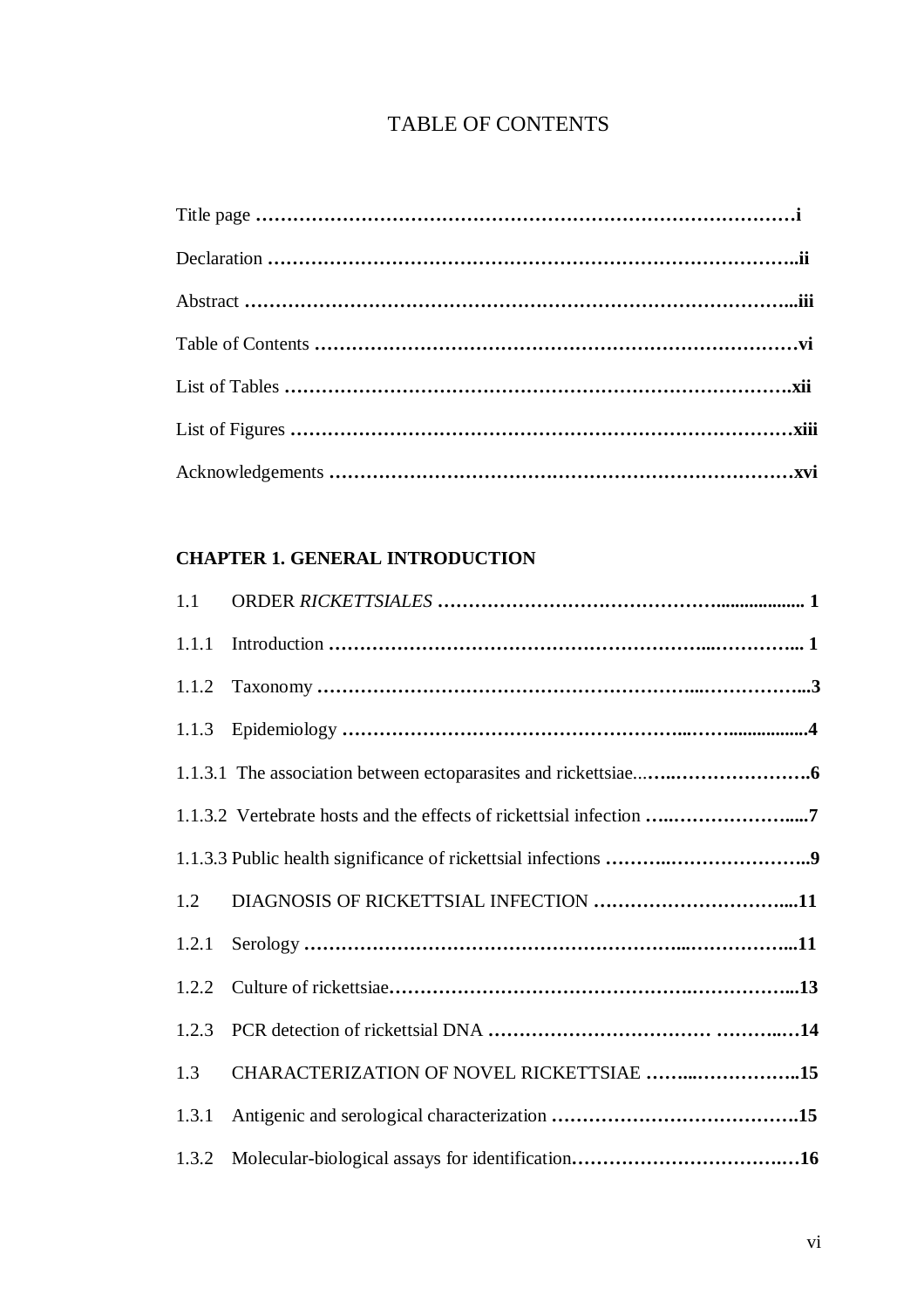| 1.4                                                                  |
|----------------------------------------------------------------------|
| 1.4.1                                                                |
|                                                                      |
|                                                                      |
| 1.4.2                                                                |
|                                                                      |
|                                                                      |
|                                                                      |
|                                                                      |
|                                                                      |
|                                                                      |
| 1.4.2.7 Unidentified spotted fever group rickettsiae in Australia 28 |
|                                                                      |
|                                                                      |
| 1.4.2.10 Non-pathogenic spotted fever group rickettsiae 36           |
|                                                                      |
|                                                                      |
|                                                                      |
| <b>CHAPTER 2. COLLECTION AND IDENTIFICATION OF ECTOPARASITES</b>     |
|                                                                      |
|                                                                      |
|                                                                      |
|                                                                      |
|                                                                      |
|                                                                      |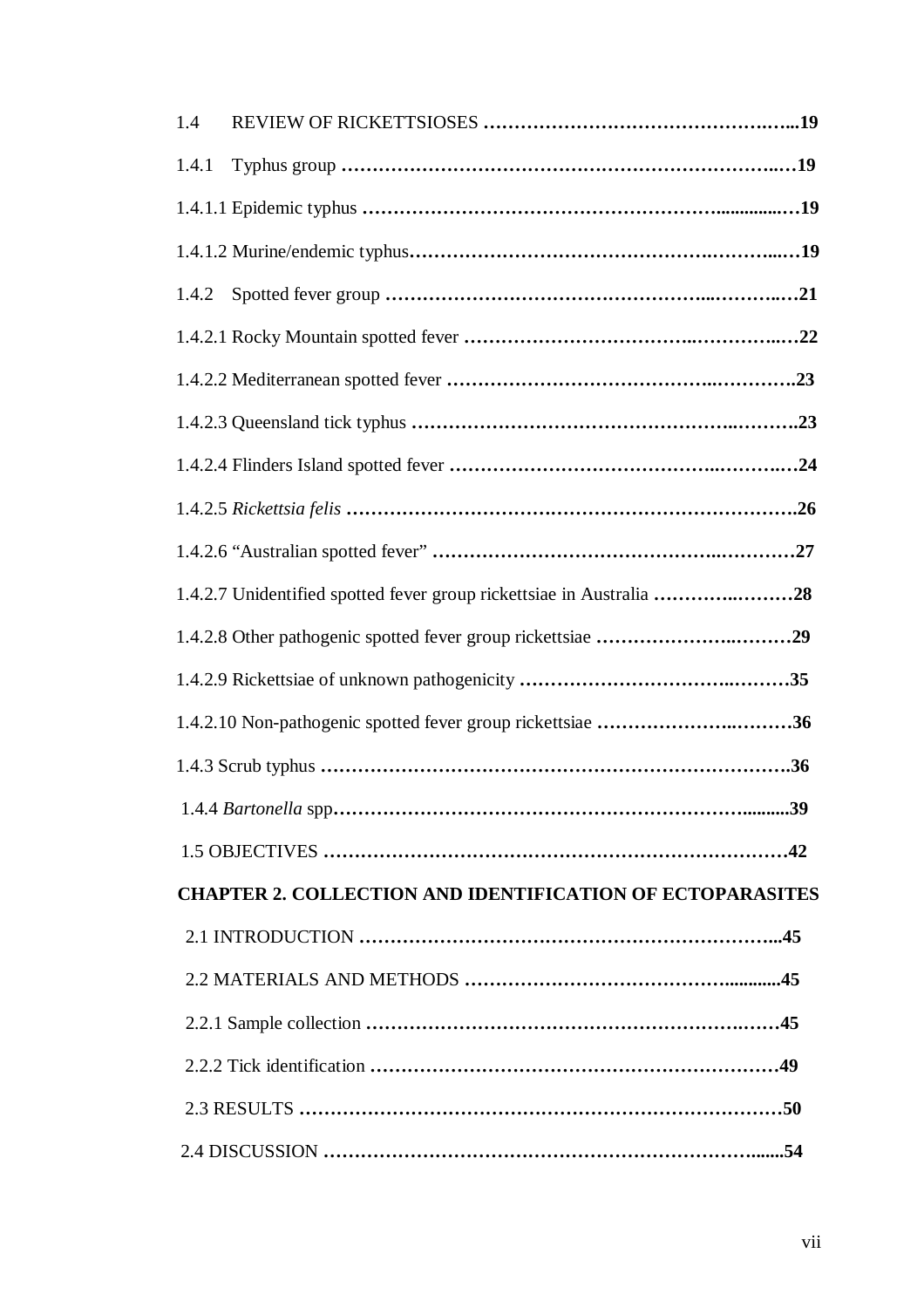#### **CHAPTER 3. DETECTION OF RICKETTSIAE**

| .72<br>3.4.1 Aetiology                                      |
|-------------------------------------------------------------|
|                                                             |
|                                                             |
|                                                             |
|                                                             |
| CHAPTER 4. CHARACTERIZATION OF RICKETTSIA spp. STRAIN BWI-1 |
|                                                             |
|                                                             |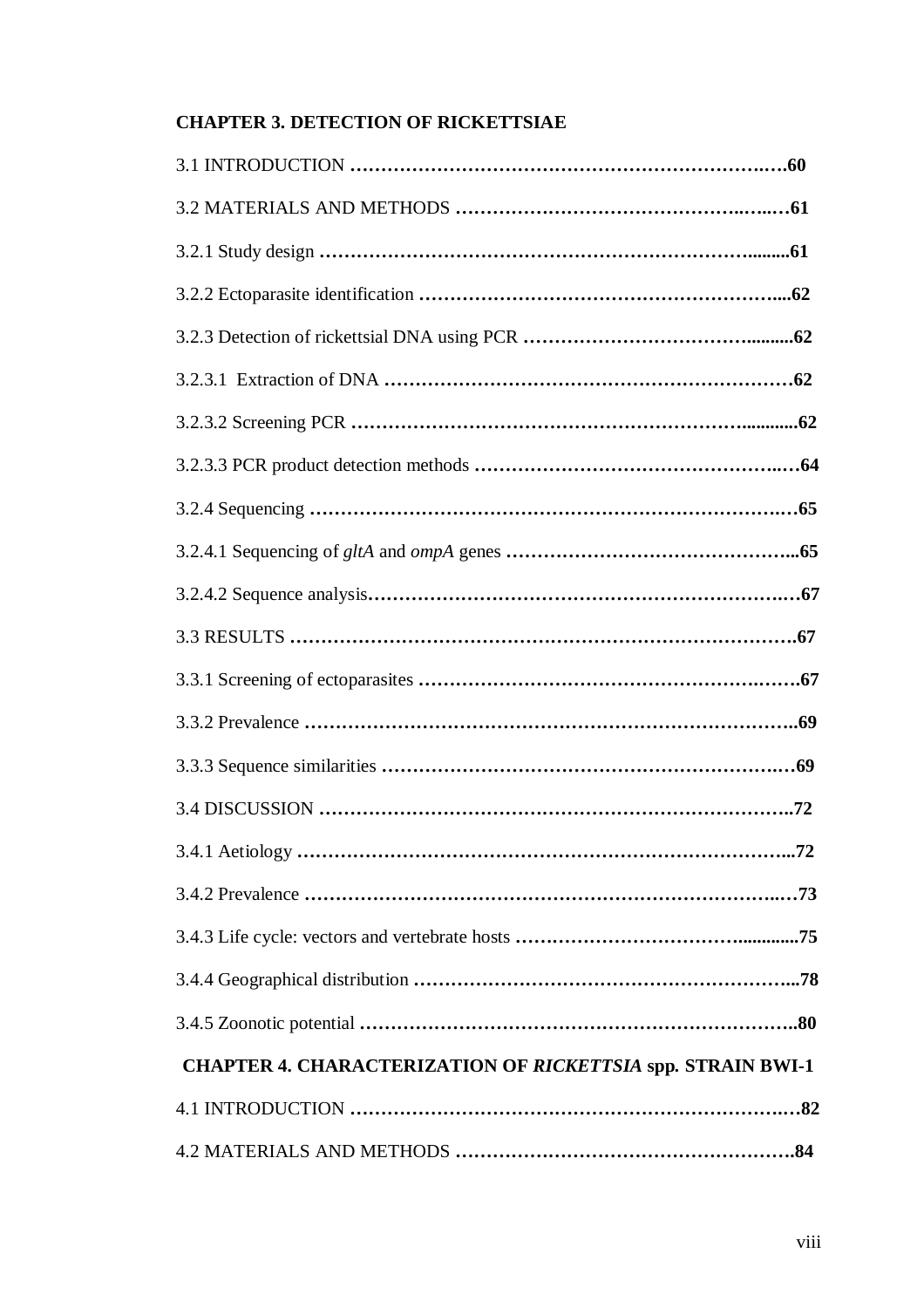| <b>CHAPTER 5. DETECTION AND CHARACTERIZATION OF NOVEL</b> |
|-----------------------------------------------------------|
| RICKETTSIAE FROM YELLOW-FOOTED ANTECHINUS.                |
|                                                           |
|                                                           |
|                                                           |
|                                                           |
|                                                           |
|                                                           |
|                                                           |
|                                                           |
|                                                           |
|                                                           |
|                                                           |
|                                                           |
|                                                           |
|                                                           |
|                                                           |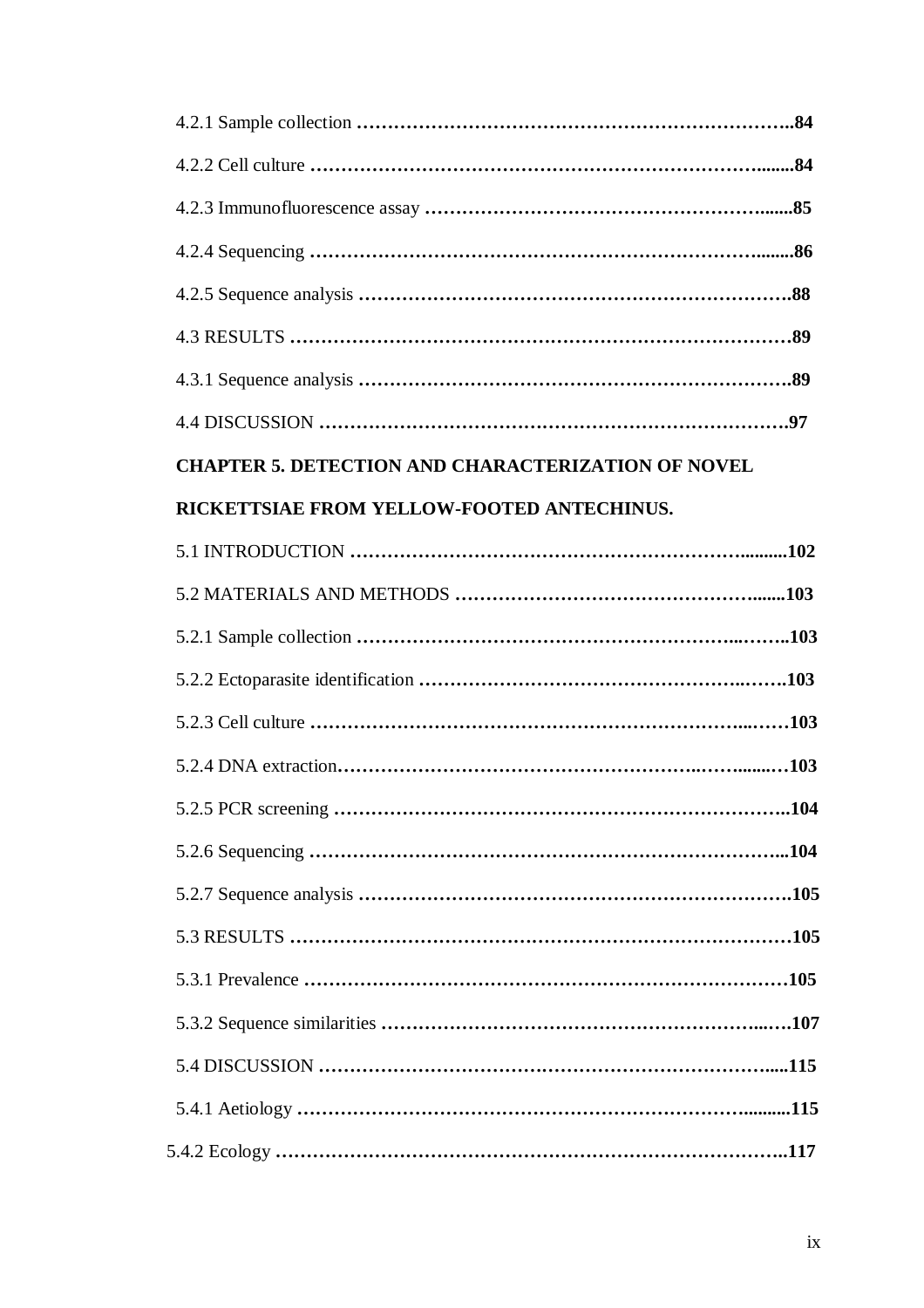# **CHAPTER 6. INVESTIGATING THE PATHOGENIC POTENTIAL OF**

## *RICKETTSIA GRAVESII* **AND THE RISK FACTORS FOR ZOONOTIC INFECTION.**

| <b>CHAPTER 7. GENERAL DISCUSSION</b>              |
|---------------------------------------------------|
| 7.1 INTRODUCTION<br>136                           |
| 7.2 FINDINGS OF THE STUDY IN RELATION TO AIMS 136 |
|                                                   |
|                                                   |
|                                                   |
|                                                   |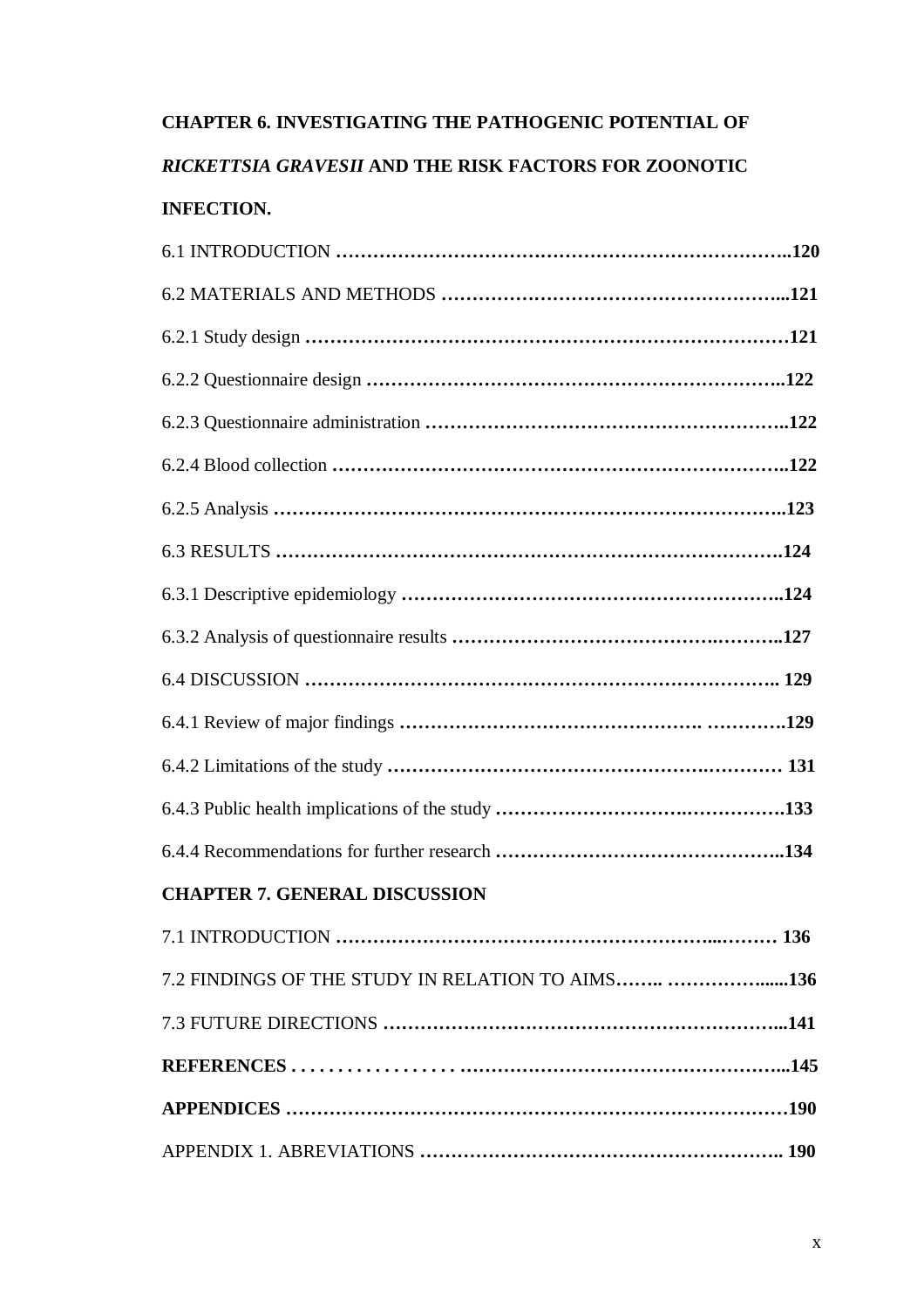| APPENDIX 2. SAMPLE COLLECTION INSTRUCTIONS 192             |
|------------------------------------------------------------|
| APPENDIX 3. COMMON AND SCIENTIFIC NAMES 193                |
|                                                            |
| APPENDIX 5. GENBANK ACCESSION NUMBERS AND SEQUENCES OF THE |
|                                                            |
| APPENDIX 6. MINIMUM EVOLUTION AND MAXIMUM PARSIMONY TREES  |
|                                                            |
|                                                            |
|                                                            |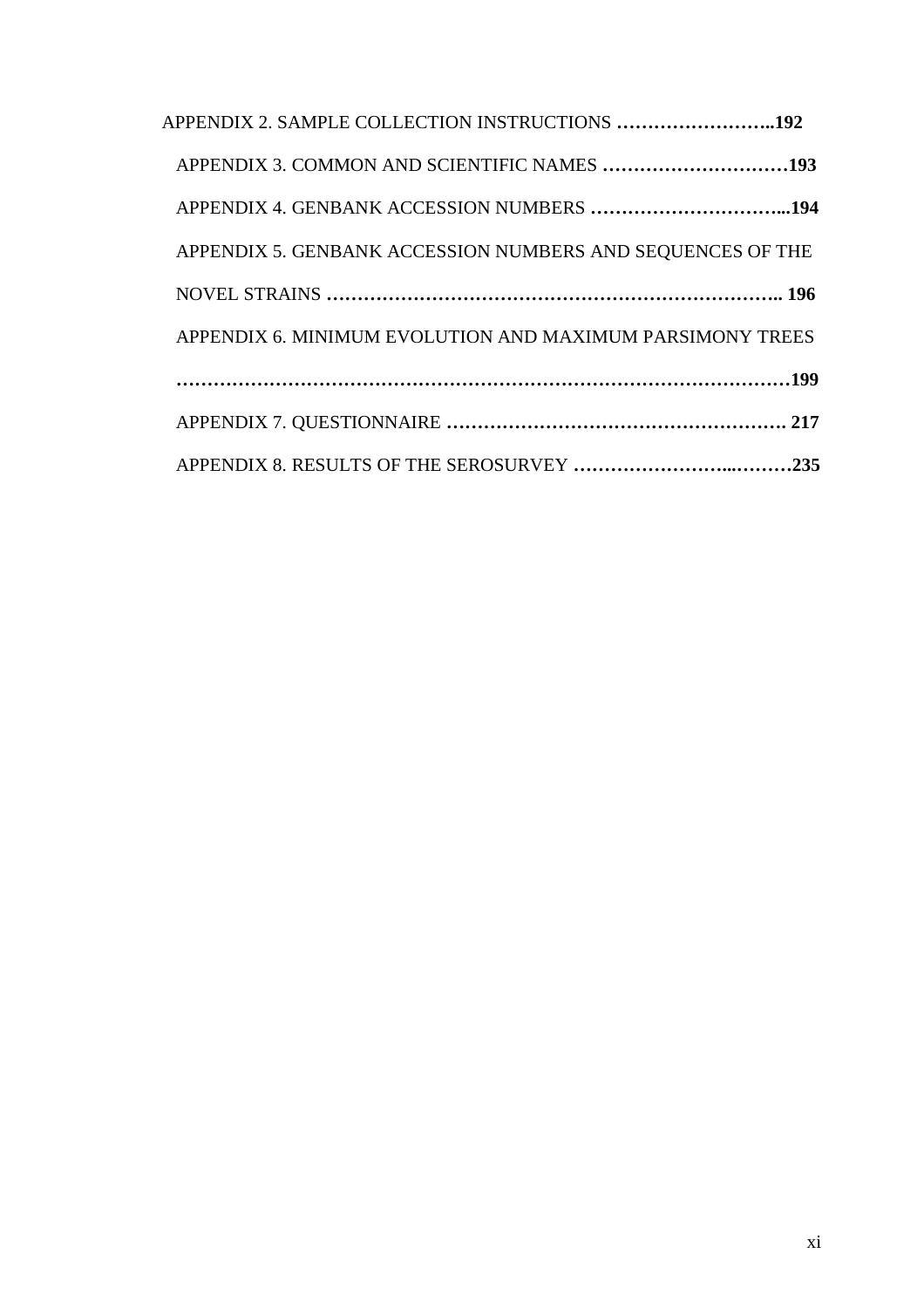#### **LIST OF TABLES**

| Table 2.1. Hosts from which tick species were collected in Western Australia, the           |
|---------------------------------------------------------------------------------------------|
| collection sites and the numbers of animals on which ticks were found51                     |
|                                                                                             |
| Table 3.1. Tick samples collected from different hosts and locations in Western             |
|                                                                                             |
| Table 3.2. Percentage gltA sequence similarity between the two strains identified in        |
| this study and those of previously characterised Rickettsia spp 70                          |
| Table 3.3. Percentage <i>ompA</i> sequence similarity between the two strains identified in |
| this study and those of previously characterised Rickettsia spp. 71                         |
| Table 4.1. Primers used for PCR and sequencing of DNA from Ricketssia spp. strain           |
|                                                                                             |
| Table 4.2 Conditions and the premix used for the PCR reactions amplifying Rickettsia        |
|                                                                                             |
|                                                                                             |
| Table 4.5 The percentage similarity between <i>Rickettsia</i> sp. strain BWI-1 and the      |
|                                                                                             |
| Table 5.1 Results of PCR screening of ticks and fleas collected from yellow-footed          |
|                                                                                             |
| Table 5.2. Comparison of Rickettsia sp. strain D-1 and previously characterized             |
|                                                                                             |
| Table 5.3. Comparison of Bartonella sp. strain Mu1 and previously characterized             |
|                                                                                             |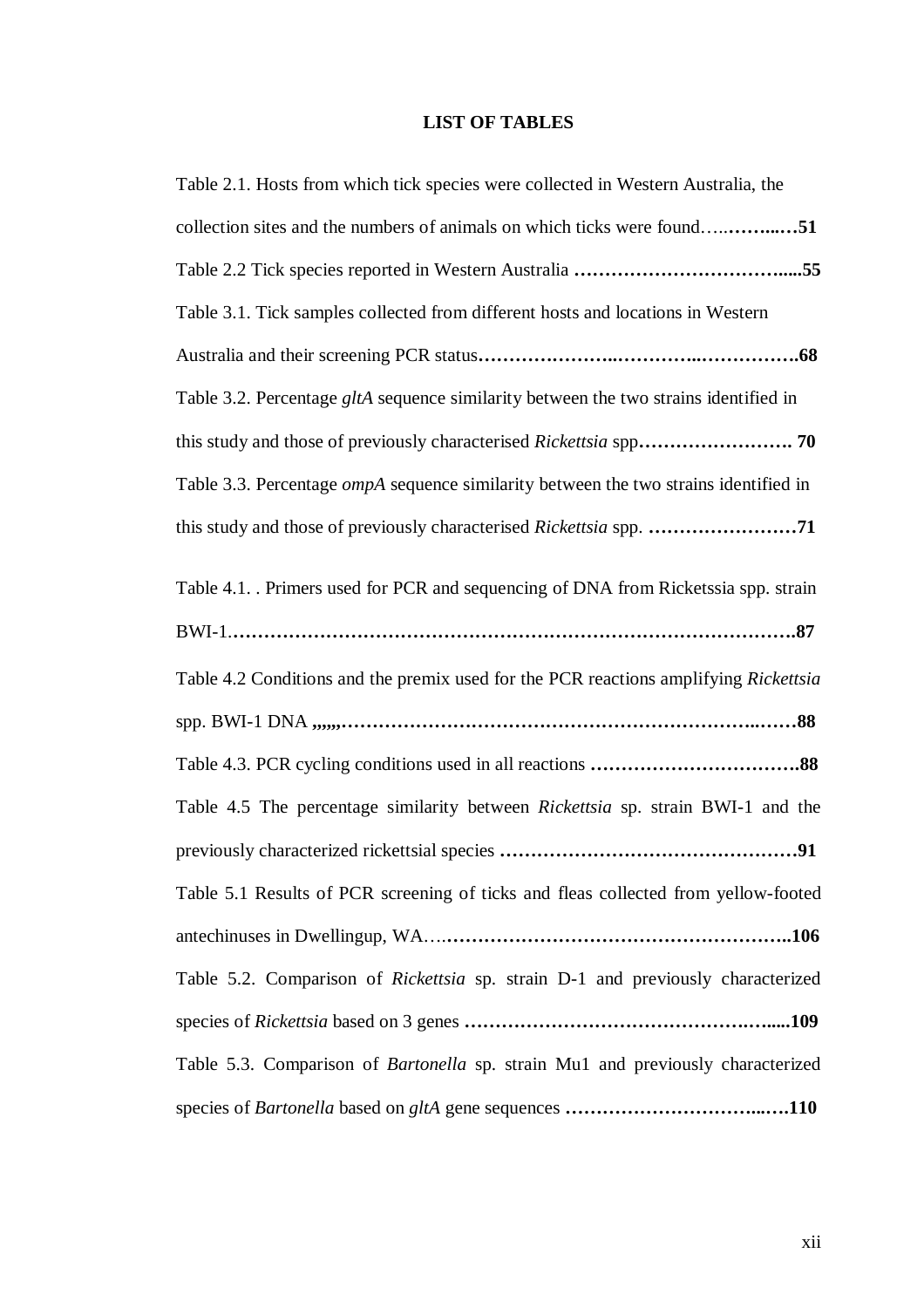| Table 6.1 Description of the population of Barrow Island workers that responded to  |
|-------------------------------------------------------------------------------------|
|                                                                                     |
| Table 6.2 Summary of odds ratios for exposure variables versus rickettsial serology |
|                                                                                     |
|                                                                                     |
| Table A.2 Bartonella sp. GenBank accession numbers 195                              |
| Table A.3 Titration results for the serology performed on respondents to the Barrow |

#### **LIST OF FIGURES**

Figure 1.1 Composite diagram of the life cycle of Rocky Mountain spotted fever,

| Figure 2.3 Map of Western Australia showing sample collection sites48                       |
|---------------------------------------------------------------------------------------------|
| Figure 2.4 Map of southwest WA showing sample collection sites 49                           |
| Figure 2.5. Dorsal view of Amblyomma triguttatum collected from a person on                 |
|                                                                                             |
| Figure 2.6. Ventral view of <i>Haemophysalis ratti</i> collected from a golden bandicoot on |
|                                                                                             |
| Figure 2.7. Dorsal view of <i>Amblyomma limbatum</i> collected from a common brushtail      |
|                                                                                             |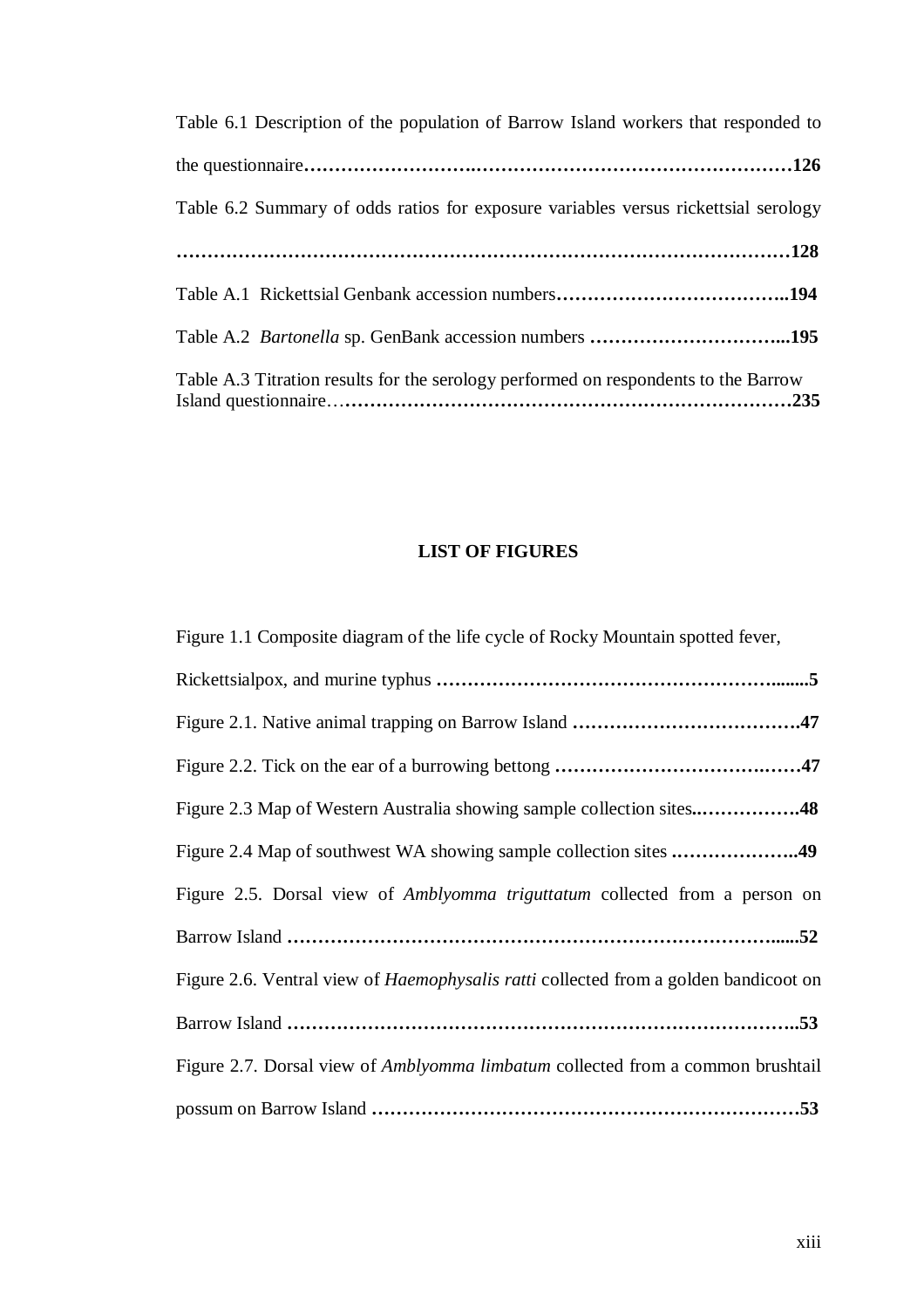Figure 2.8. Dorsal view of *Ixodes antechini* collected from a yellow-footed antechinus in Dwellingup **………………………………………………………………………..54**  Figure 2.9 A map of Western Australia demonstrating previously recorded distribution of ticks collected in this study **………………………………..…….…..56**  Figure 3.1 Distribution of the rickettsial isolates across WA **………………….…....79** Figure 4.1. Unrooted neighbour-joining tree based on 16S rRNA sequences demonstrating the relationship between *Rickettsia* sp. BWI-1 and previously characterised rickettsiae. …..**………………………………………………………..92** Figure 4.2. Neighbour-joining tree based on *gltA* gene sequences demonstrating the relationship between *Rickettsia* sp. BWI-1 and previously characterised rickettsiae..**93**  Figure 4.3. Neighbour-joining tree based on *ompA* gene sequences demonstrating the relationship between *Rickettsia* sp. BWI-1 and previously characterised rickettsiae**..94**  Figure 4.4. Neighbour-joining tree based on *ompB* gene sequences demonstrating the relationship between *Rickettsia* sp. BWI-1 and previously characterised rickettsiae**..95**  Figure 4.5. Neighbour-joining tree based on *sca4* sequences demonstrating the relationship between *Rickettsia* sp. BWI-1 and previously characterised rickettsiae**..96**  Figure 5.1. *Acanthopsylla jordani,* lateral view **……………………………………107**  Figure 5.2. Neighbour-joining tree based on *gltA* sequences demonstrating the relationship between *Rickettsia* sp. D-1 and previously characterised rickettsiae**….111**  Figure 5.3. Neighbour-joining tree based on *ompA* sequences demonstrating the relationship between *Rickettsia* sp. D-1 and previously characterised rickettsiae **…112**  Figure 5.4. Neighbour-joining tree based on *ompB* sequences demonstrating the relationship between *Rickettsia* sp. D-1 and previously characterised rickettsiae**….113**  Figure 5.5. Neighbour-joining tree of *Bartonella* spp. based on *gltA* sequences demonstrating the relationship between *Bartonella* sp. strain Mu1 and previously characterised *Bartonella* spp**…………………………………………………... …..114**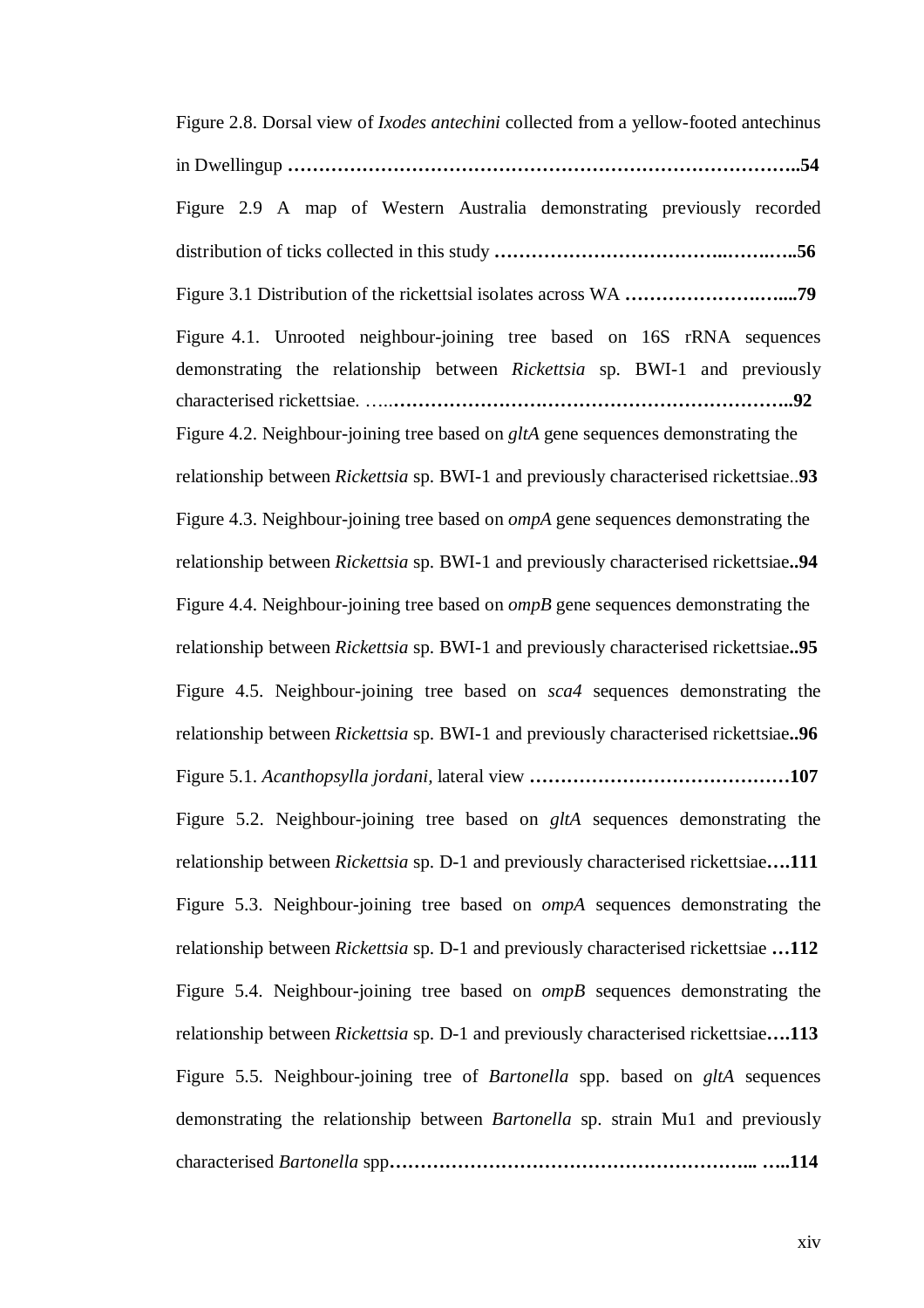Figure A.1. Minimum-evolution tree based on 16S rRNA sequences (*R. gravesii*)

**………………………………………………………………………………………199** 

 Figure A.2. Maximum-parsimony tree based on 16S rRNA sequences (*R. gravesii*) **…………………………………………………………………………………..…..200** 

Figure A.3. Minimum-evolution tree based on *gltA* sequences (*R. gravesii*) **……...201**  Figure A.4. Maximum-parsimony tree based on *gltA* sequences (*R. gravesii*) **……202** Figure A.5. Minimum-evolution tree based on *ompA* sequences (*R. gravesii*) **……203** Figure A.6. Maximum-parsimony tree based on *ompA* sequences (*R. gravesii*) **…..204** Figure A.7. Minimum-evolution tree based on *ompB* sequences (*R. gravesii*) **…….205** Figure A.8. Maximum-parsimony tree based on *ompB* sequences (*R. gravesii*)**.......206** Figure A.9. Minimum-evolution tree based on *sca4* sequences (*R. gravesii*) **……..**.**207** Figure A.10 Maximum-parsimony tree based on *sca4* sequences (*R. gravesii*) **…...208**  Figure A.11. Minimum-evolution tree based on *gltA* sequences (*R. antechini*) **…...209** Figure A.12. Maximum-parsimony tree based on *gltA* sequences (*R. antechini*) **….210** Figure A.13. Minimum-evolution tree based on *ompA* sequences (*R. antechini*) **….211** Figure A.14 Maximum-parsimony tree based on *ompA* sequences (*R. antechini*)**…212** Figure A.15 Minimum-evolution tree based on *ompB* sequences (*R. antechini*)**......213**  Figure A.16. Maximum-parsimony tree based on *ompB* sequences (*R. antechini*) **……………………………………………………………………………………...214**  Figure A.17 Minimum-evolution tree based on *gltA* sequences (*Bartonella* sp. strain Mu1**)………………………………………………………………………..………215**  Figure A.18 Maximum-parsimony tree based on *gltA* sequences (*Bartonella* sp. strain Mu1) ……**……………………………………………………………. ……………216**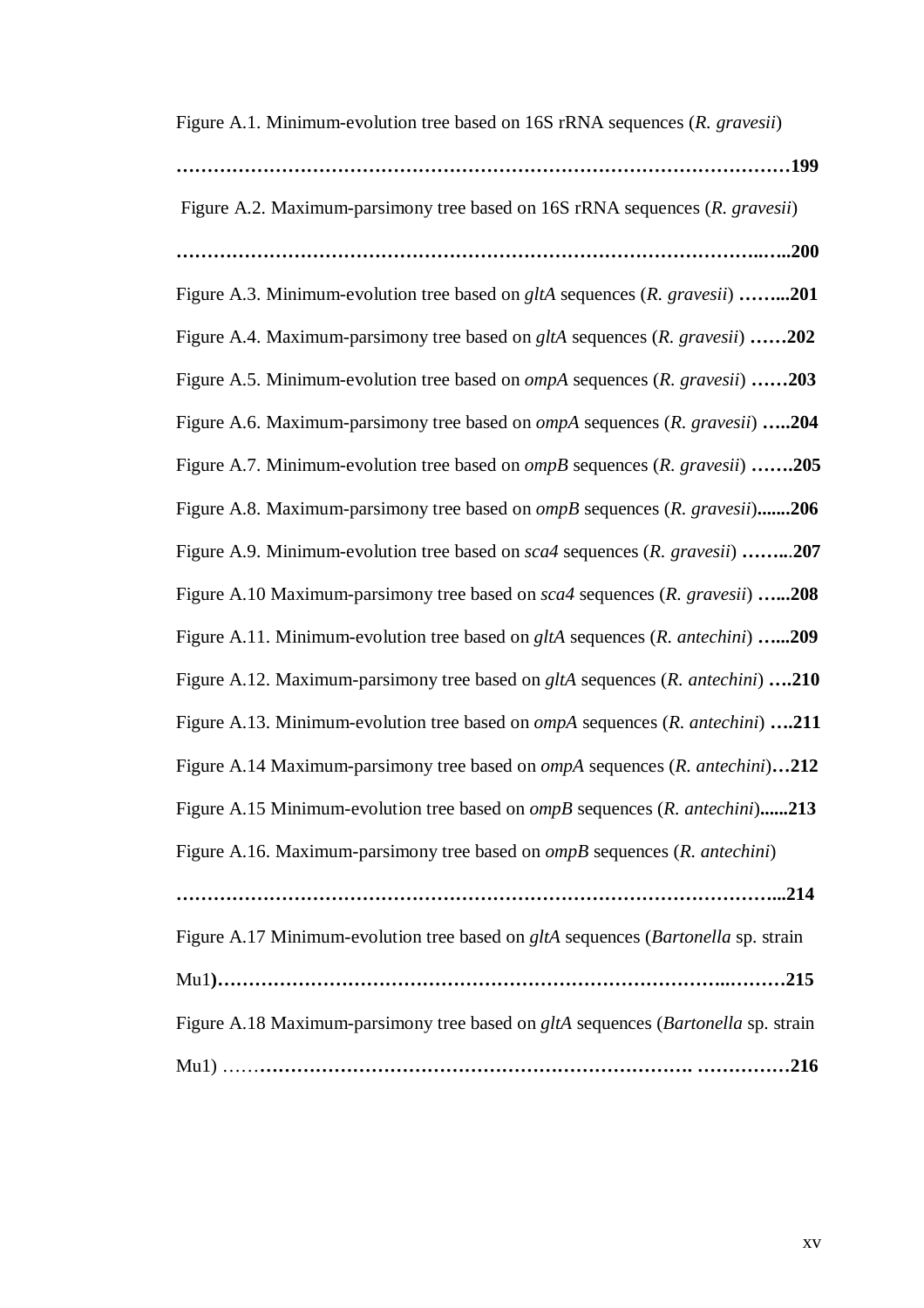I had a lot of help.

Thank you to my principal supervisor, Associate Professor Stan Fenwick for obtaining funding, recruiting collaborators and for his infectious enthusiasm for the project. Thanks also to my Murdoch co-supervisors, Associate Professor Ian Robertson and Associate Professor Phillip Clark. Ian agreed to help despite being a self-confessed molecular-biology sceptic, his presence on my supervisory panel was a constant source of reassurance and thanks to Phil especially for his perceptive and often amusing editing of my thesis. Thanks also to Dr Angus Cook, School of Population Health, UWA who guided me closely through the analysis of the questionnaire and Yazid Abdad, my fellow PhD candidate who kindly allowed me to use his serology results in my analysis.

I am also eternally thankful to everyone at The Australian Rickettsial Reference Laboratory. Thanks to my co-supervisor Dr John Stenos, colleague Dr Nathan Unsworth and Chelsea Nyugen for their extensive knowledge of all things rickettsial. John did a fantastic job of interstate supervising and Nathan performed much of the initial culturing of the Western Australia rickettsiae while trying to pass on some of his formidable skills to me. Thank you also to Dr Stephen Graves, the laboratory's director, who is such a knowledgeable and willing collaborator and who provided such a catchy name for our novel rickettsia. Thank you to Gorgon, in particular Russell Langdon for their interest in the project and for contributing a great deal towards its funding.

 Thank you to my wonderful friend Patchara Phuektes who introduced me to the foreign world of the laboratory with unlimited patience. Thank you to Russ Hobbs for helping me identify my ectoparasite samples and also to Dr Andrew Mikosa, Dr Peter Spencer and Dr Ryan Jeffries who kindly helped me with the phylogenetic component